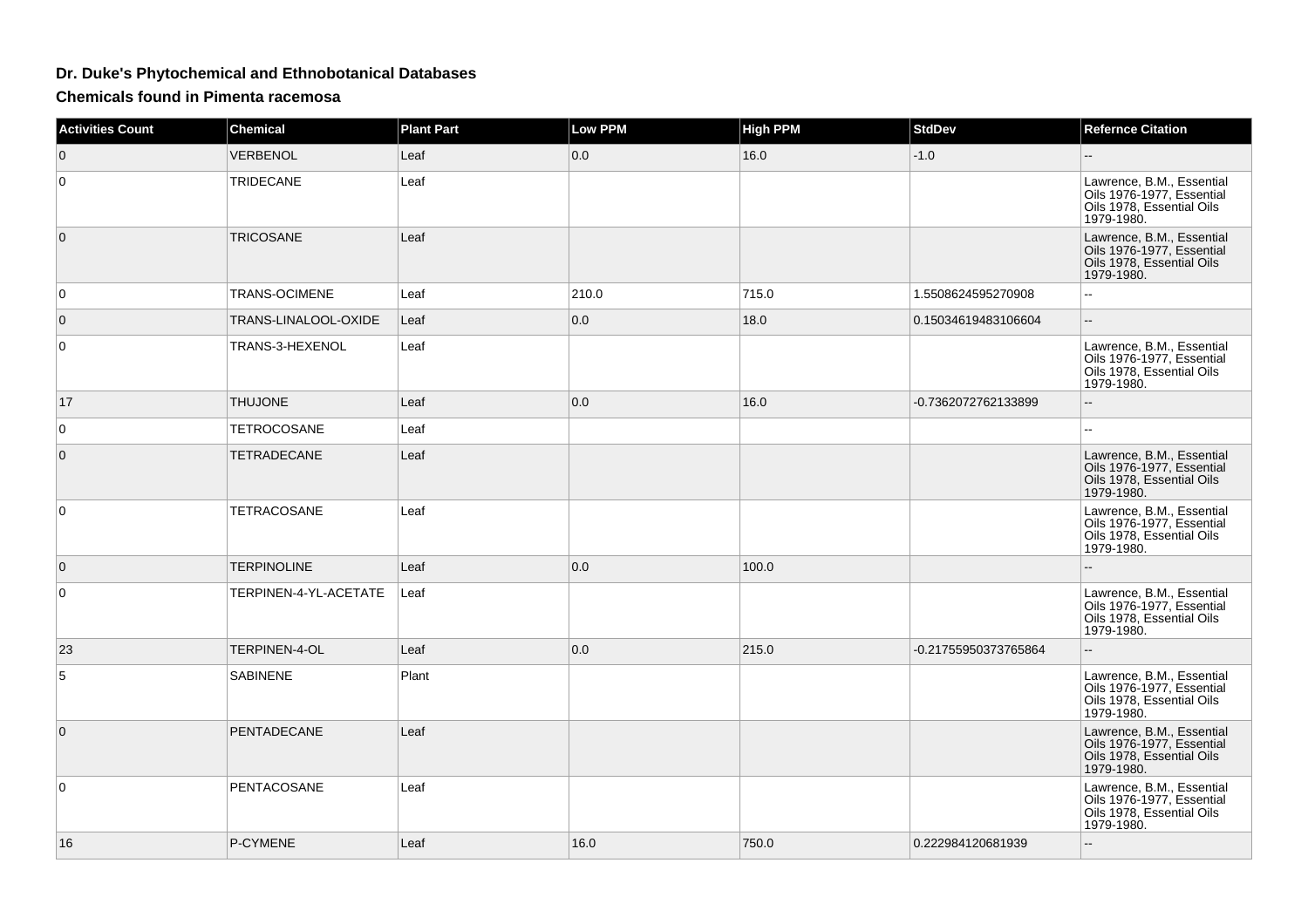| <b>Activities Count</b> | <b>Chemical</b>     | <b>Plant Part</b> | Low PPM | <b>High PPM</b> | <b>StdDev</b>        | <b>Refernce Citation</b>                                                                                                              |
|-------------------------|---------------------|-------------------|---------|-----------------|----------------------|---------------------------------------------------------------------------------------------------------------------------------------|
| 0                       | P-CYMEN-8-OL        | Leaf              | 0.0     | 18.0            | -0.05670989498424539 | $\mathbf{u}$                                                                                                                          |
| $\overline{0}$          | <b>OCTADECANE</b>   | Leaf              |         |                 |                      | Lawrence, B.M., Essential<br>Oils 1976-1977, Essential<br>Oils 1978, Essential Oils<br>1979-1980.                                     |
| $\overline{2}$          | <b>OCIMENE</b>      | Leaf              | 100.0   | 340.0           |                      |                                                                                                                                       |
| $\mathbf{0}$            | <b>NONADECANE</b>   | Leaf              |         |                 |                      | Lawrence, B.M., Essential<br>Oils 1976-1977, Essential<br>Oils 1978, Essential Oils<br>1979-1980.                                     |
| 5                       | NERYL-ACETATE       | Leaf              |         |                 |                      | Lawrence, B.M., Essential<br>Oils 1976-1977, Essential<br>Oils 1978, Essential Oils<br>1979-1980.                                     |
| 10                      | <b>NEROL</b>        | Leaf              | 0.0     | 110.0           | 0.08229379594305986  |                                                                                                                                       |
| 0                       | NERIC-ACID          | Leaf              | 0.0     | 32.0            |                      | $\overline{\phantom{a}}$                                                                                                              |
| $\overline{4}$          | <b>NERAL</b>        | Leaf              | 0.0     | 11080.0         | 2.645295440851897    | $\overline{a}$                                                                                                                        |
| 22                      | <b>MYRCENE</b>      | Leaf              | 735.0   | 23800.0         | 8.415615315531328    | $\overline{\phantom{a}}$                                                                                                              |
| $\overline{0}$          | <b>MONOTERPENES</b> | Leaf              | 2570.0  | 8740.0          | 1.0                  | $\sim$                                                                                                                                |
| $\mathbf{0}$            | METHYL-HEPTENONE    | Leaf              | 10.0    | 35.0            |                      |                                                                                                                                       |
| 20                      | METHYL-EUGENOL      | Leaf              | 130.0   | 16770.0         | 1.7180184963159455   | $\overline{\phantom{a}}$                                                                                                              |
| 6                       | METHYL-CHAVICOL     | Leaf              | 30.0    | 12480.0         | 1.9031033477402637   | $\sim$                                                                                                                                |
| 53                      | <b>LINALOOL</b>     | Leaf              | 130.0   | 1080.0          | 0.1004432910088594   |                                                                                                                                       |
| $\mathbf{0}$            | LINALOL             | Leaf              | 130.0   | 1020.0          | 0.16156519383563286  | $\overline{\phantom{a}}$                                                                                                              |
| 60                      | <b>LIMONENE</b>     | Leaf              | 140.0   | 6870.0          | 6.779460530175923    | $\overline{a}$                                                                                                                        |
| 0                       | LEDENE              | Leaf              |         |                 |                      | Lawrence, B.M., Essential<br>Oils 1976-1977, Essential<br>Oils 1978, Essential Oils<br>1979-1980.                                     |
| 16                      | <b>ISOEUGENOL</b>   | Leaf              |         |                 |                      | Leung, A. Y. and Foster, S.<br>1995. Encyclopedia of<br>Common Natural Ingredients<br>2nd Ed. John Wiley & Sons,<br>New York. 649 pp. |
| 3                       | <b>HEXANOL</b>      | Leaf              |         |                 |                      | Lawrence, B.M., Essential<br>Oils 1976-1977, Essential<br>Oils 1978, Essential Oils<br>1979-1980.                                     |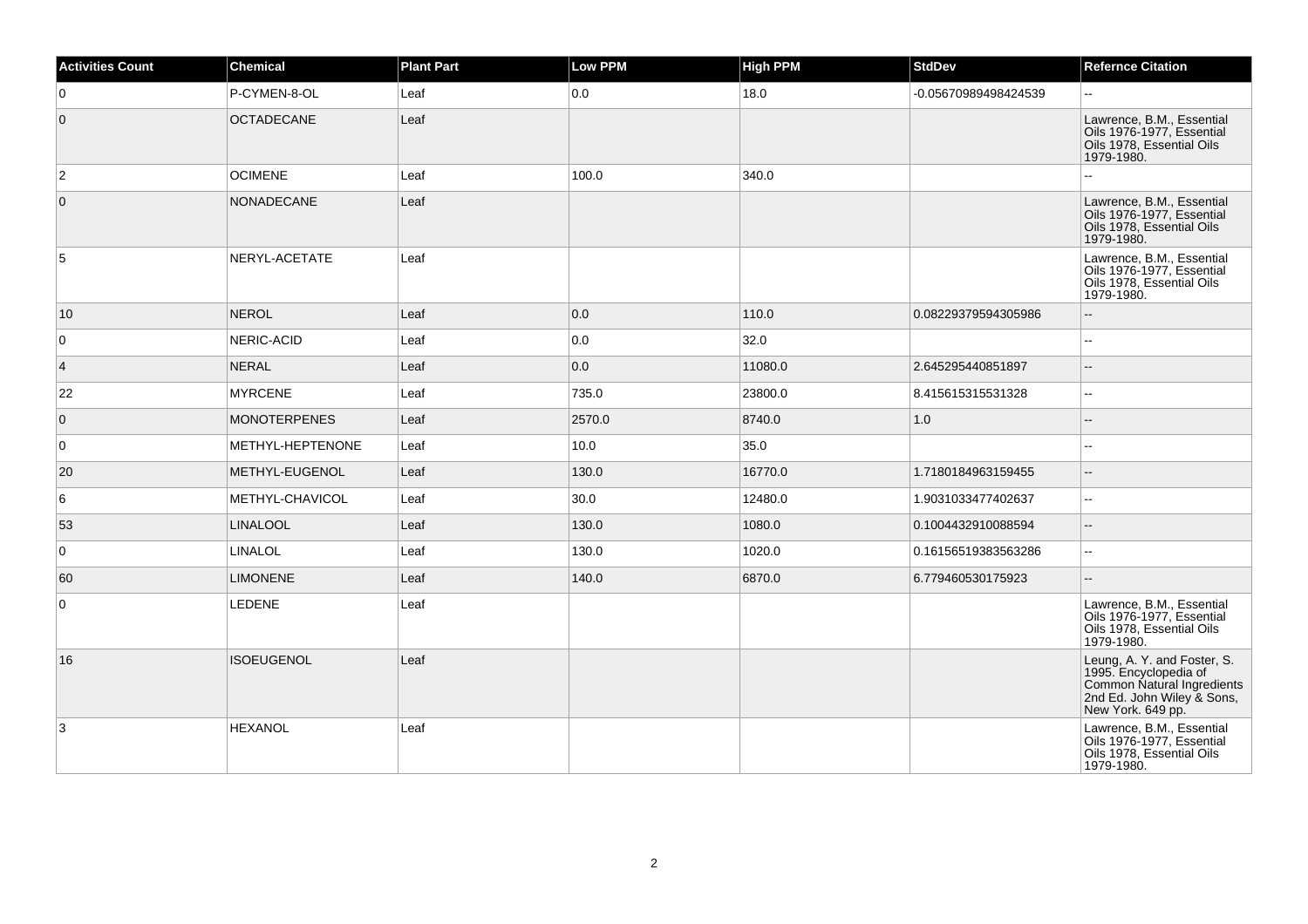| <b>Activities Count</b> | <b>Chemical</b>           | <b>Plant Part</b> | <b>Low PPM</b> | High PPM | <b>StdDev</b>        | <b>Refernce Citation</b>                                                                                                               |
|-------------------------|---------------------------|-------------------|----------------|----------|----------------------|----------------------------------------------------------------------------------------------------------------------------------------|
| $\overline{0}$          | <b>HEXADECANE</b>         | Leaf              |                |          |                      | Lawrence, B.M., Essential<br>Oils 1976-1977, Essential<br>Oils 1978. Essential Oils<br>1979-1980.                                      |
| $\overline{0}$          | <b>HEXACOSANE</b>         | Leaf              |                |          |                      | Lawrence, B.M., Essential<br>Oils 1976-1977, Essential<br>Oils 1978, Essential Oils<br>1979-1980.                                      |
| $\overline{0}$          | <b>HEPTADECANE</b>        | Leaf              |                |          |                      | Lawrence, B.M., Essential<br>Oils 1976-1977, Essential<br>Oils 1978, Essential Oils<br>1979-1980.                                      |
| $\overline{0}$          | <b>HENEICOSANE</b>        | Leaf              |                |          |                      | Lawrence, B.M., Essential<br>Oils 1976-1977, Essential<br>Oils 1978. Essential Oils<br>1979-1980.                                      |
| $\overline{2}$          | <b>GERMACRENE-D</b>       | Leaf              | 0.0            | 55.0     | -0.48053593113363874 | $\overline{a}$                                                                                                                         |
| 5                       | GERANYL-ACETATE           | Leaf              | 80.0           | 270.0    | 0.4063964750625717   | $\mathord{\hspace{1pt}\text{--}\hspace{1pt}}$                                                                                          |
| 35                      | <b>GERANIOL</b>           | Leaf              | 0.0            | 560.0    | 0.02962893967624691  | $\overline{\phantom{a}}$                                                                                                               |
| 0                       | <b>GERANIC-ACID</b>       | Leaf              | 0.0            | 160.0    | 0.9999999999999998   | $\sim$ $\sim$                                                                                                                          |
| 13                      | <b>GERANIAL</b>           | Leaf              | 0.0            | 18090.0  | 2.64112243372159     | $\overline{\phantom{a}}$                                                                                                               |
| 11                      | <b>GAMMA-TERPINENE</b>    | Plant             | 0.0            | 16.0     | -0.5274539805502925  | $\mathbf{u}$                                                                                                                           |
| $\overline{0}$          | GAMMA-CADINENE            | Leaf              |                |          |                      | Lawrence, B.M., Essential<br>Oils 1976-1977, Essential<br>Oils 1978, Essential Oils<br>1979-1980.                                      |
| $\overline{0}$          | <b>FURFUROL</b>           | Leaf              |                |          |                      | List, P.H. and Horhammer, L.,<br>Hager's Handbuch der<br>Pharmazeutischen Praxis,<br>Vols. 2-6, Springer-Verlag,<br>Berlin, 1969-1979. |
| 5                       | EUGENOL-METHYL-ETHER Leaf |                   |                |          |                      | List, P.H. and Horhammer, L.,<br>Hager's Handbuch der<br>Pharmazeutischen Praxis,<br>Vols. 2-6, Springer-Verlag,<br>Berlin, 1969-1979. |
| 76                      | <b>EUGENOL</b>            | Leaf              | 16.0           | 21840.0  | 1.749765335298858    | $\sim$ $\sim$                                                                                                                          |
| 12                      | <b>ESTRAGOLE</b>          | Leaf              | 18.0           | 10745.0  | 0.19223833977396435  | $\sim$ $\sim$                                                                                                                          |
| $\overline{0}$          | <b>EO</b>                 | Leaf              | 7500.0         | 39000.0  | 2.415813435144573    | $\sim$ $\sim$                                                                                                                          |
| $\overline{0}$          | <b>EICOSANE</b>           | Leaf              |                |          |                      | Lawrence, B.M., Essential<br>Oils 1976-1977, Essential<br>Oils 1978, Essential Oils<br>1979-1980.                                      |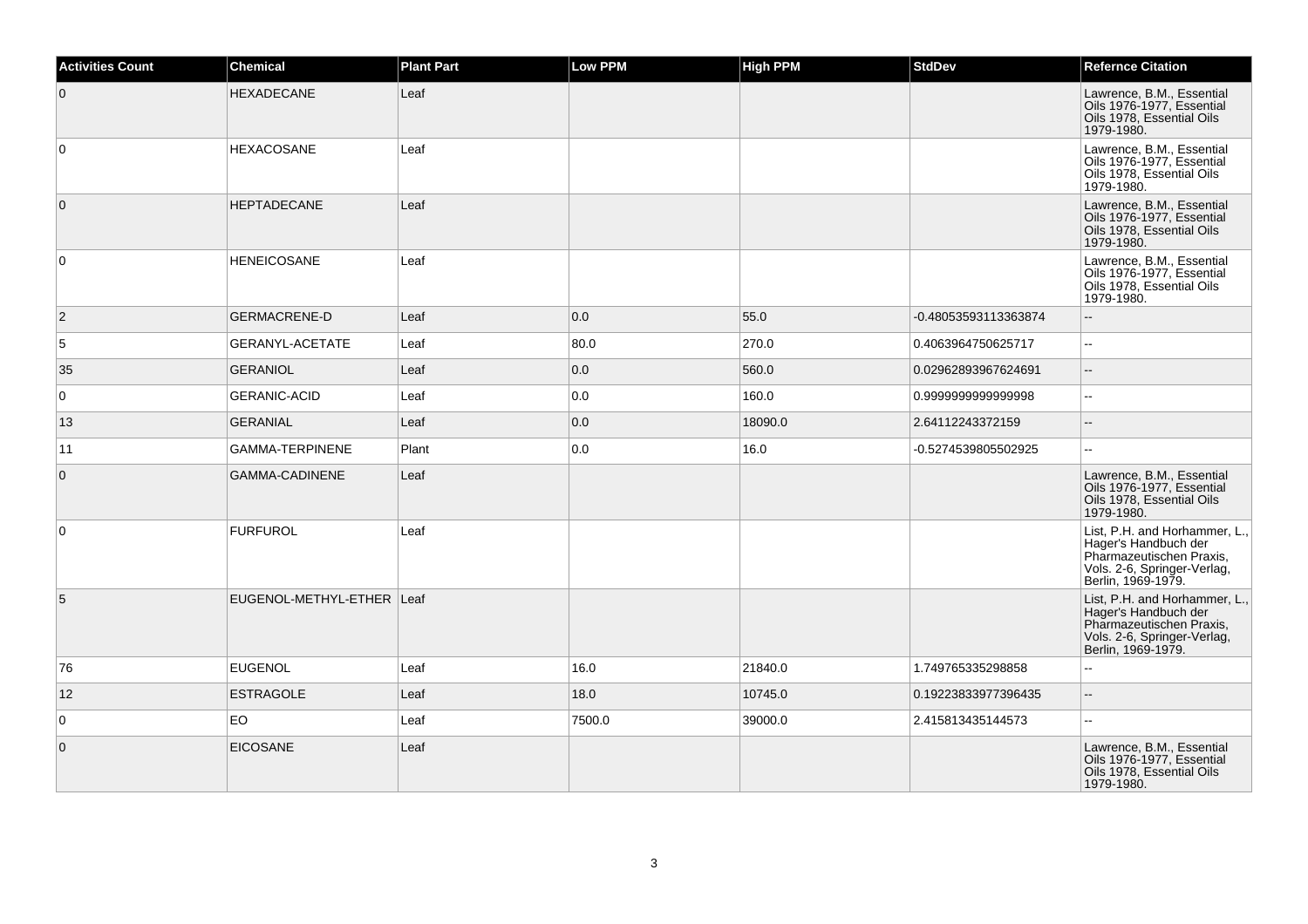| <b>Activities Count</b> | <b>Chemical</b>       | <b>Plant Part</b> | <b>Low PPM</b> | High PPM | <b>StdDev</b>        | <b>Refernce Citation</b>                                                                                                                                                 |
|-------------------------|-----------------------|-------------------|----------------|----------|----------------------|--------------------------------------------------------------------------------------------------------------------------------------------------------------------------|
| 0                       | <b>DOCOSANE</b>       | Leaf              |                |          |                      | Lawrence, B.M., Essential<br>Oils 1976-1977, Essential<br>Oils 1978, Essential Oils<br>1979-1980.                                                                        |
| $\overline{0}$          | DELTA-ELEMENE         | Leaf              |                |          |                      | Lawrence, B.M., Essential<br>Oils 1976-1977, Essential<br>Oils 1978, Essential Oils<br>1979-1980.                                                                        |
| 9                       | DELTA-CADINENE        | Leaf              | 0.0            | 145.0    | 0.16716304864753206  | $\overline{a}$                                                                                                                                                           |
| $\overline{1}$          | <b>COPAENE</b>        | Leaf              | 20.0           | 70.0     | 1.544780732576718    | ă.                                                                                                                                                                       |
| 53                      | <b>CITRAL</b>         | Leaf              | 8000.0         | 31200.0  | 1.0                  | Leung, A. Y. and Foster, S.<br>1995. Encyclopedia of<br>Common Natural Ingredients<br>2nd Ed. John Wiley & Sons,<br>New York. 649 pp.                                    |
| $\overline{0}$          | CIS-ALPHA-FARNESENE   | Leaf              |                |          |                      | Lawrence, B.M., Essential<br>Oils 1976-1977, Essential<br>Oils 1978, Essential Oils<br>1979-1980.                                                                        |
| $\vert$ 1               | CIS-3-HEXENOL         | Leaf              |                |          |                      | Lawrence, B.M., Essential<br>Oils 1976-1977, Essential<br>Oils 1978, Essential Oils<br>1979-1980.                                                                        |
| $\vert$ 2               | <b>CHRYSANTHENONE</b> | Leaf              | 0.0            | 255.0    |                      |                                                                                                                                                                          |
| $\overline{3}$          | <b>CHAVICOL</b>       | Leaf              | 0.0            | 8580.0   | 1.0                  |                                                                                                                                                                          |
| $\overline{8}$          | CARYOPHYLLENE-OXIDE   | Leaf              | 0.0            | 18.0     | -0.3781728702778057  | $\overline{\phantom{a}}$                                                                                                                                                 |
| 31                      | CARYOPHYLLENE         | Leaf              | 90.0           | 305.0    | -0.497340410309604   | $\sim$                                                                                                                                                                   |
| 41                      | <b>CAMPHOR</b>        | Leaf              | 0.0            | 240.0    | -0.24352185525168293 | $\overline{a}$                                                                                                                                                           |
| $\overline{0}$          | <b>CALAMENENE</b>     | Leaf              | 0.0            | 36.0     | 0.12537842028357807  | $\sim$                                                                                                                                                                   |
| $\overline{0}$          | CALACORENE            | Leaf              |                |          |                      | Lawrence, B.M., Essential<br>Oils 1976-1977, Essential<br>Oils 1978, Essential Oils<br>1979-1980.                                                                        |
| 13                      | <b>BETA-PINENE</b>    | Leaf              | 1.0            | 35.0     | -0.37750495647165555 | $\sim$                                                                                                                                                                   |
| 3                       | BETA-PHELLANDRENE     | Leaf              | 230.0          | 780.0    | 1.398677092000093    | ă.                                                                                                                                                                       |
| $\overline{c}$          | <b>BETA-MYRCENE</b>   | Leaf              |                |          |                      | Jeffery B. Harborne and H.<br>Baxter, eds. 1983.<br>Phytochemical Dictionary. A<br>Handbook of Bioactive<br>Compounds from Plants.<br>Taylor & Frost, London. 791<br>pp. |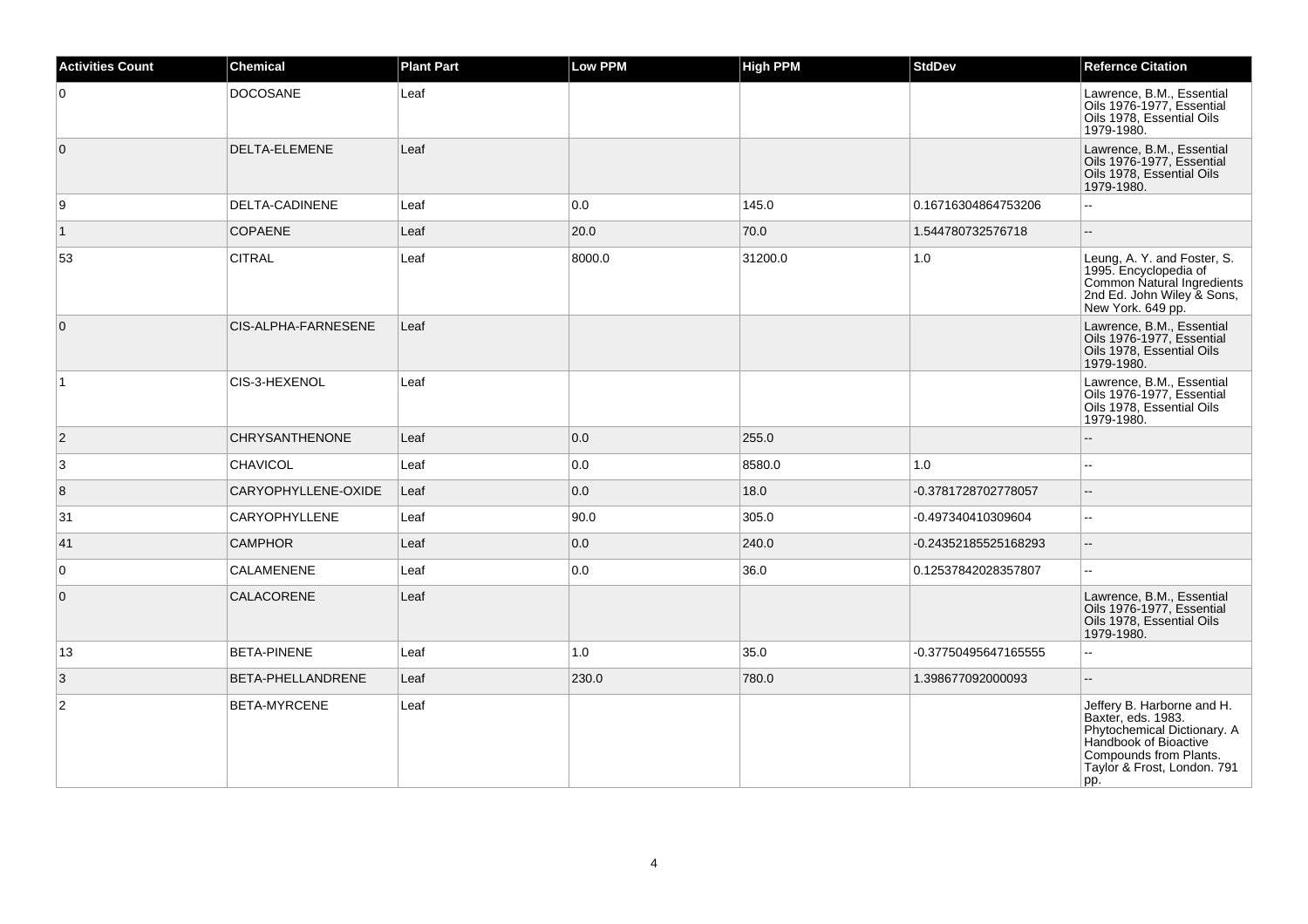| <b>Activities Count</b> | <b>Chemical</b>                     | <b>Plant Part</b> | <b>Low PPM</b> | <b>High PPM</b> | <b>StdDev</b>        | <b>Refernce Citation</b>                                                                          |
|-------------------------|-------------------------------------|-------------------|----------------|-----------------|----------------------|---------------------------------------------------------------------------------------------------|
| $\overline{0}$          | <b>BETA-COPAENE</b>                 | Leaf              |                |                 |                      | Lawrence, B.M., Essential<br>Oils 1976-1977, Essential<br>Oils 1978, Essential Oils<br>1979-1980. |
| $\overline{0}$          | <b>BETA-CEDRENE</b>                 | Leaf              |                |                 |                      | Lawrence, B.M., Essential<br>Oils 1976-1977, Essential<br>Oils 1978. Essential Oils<br>1979-1980. |
| $\overline{0}$          | BETA-CARYOPHYLLENE                  | Leaf              | 0.0            | 110.0           | -0.280971407085572   | $\sim$                                                                                            |
| $\overline{0}$          | ALPHA-YLANGENE                      | Leaf              |                |                 |                      | Lawrence, B.M., Essential<br>Oils 1976-1977. Essential<br>Oils 1978, Essential Oils<br>1979-1980. |
| $\overline{0}$          | ALPHA-THUJENE                       | Plant             |                |                 |                      | Lawrence, B.M., Essential<br>Oils 1976-1977, Essential<br>Oils 1978, Essential Oils<br>1979-1980. |
| 23                      | ALPHA-TERPINEOL                     | Leaf              | 0.0            | 415.0           | 0.1382399064245457   | $\mathbf{L}$                                                                                      |
| 28                      | ALPHA-PINENE                        | Leaf              | 0.0            | 950.0           | -0.16286620322884066 | $\overline{\phantom{a}}$                                                                          |
| 11                      | ALPHA-PHELLANDRENE                  | Leaf              | 0.0            | 950.0           | 0.35939755207141527  | $\mathbf{u}$                                                                                      |
| $\overline{0}$          | ALPHA-P-DIMETHYL-<br><b>STYRENE</b> | Leaf              |                |                 |                      | Lawrence, B.M., Essential<br>Oils 1976-1977, Essential<br>Oils 1978, Essential Oils<br>1979-1980. |
| $\overline{0}$          | ALPHA-MUUROLENE                     | Leaf              |                |                 |                      | Lawrence, B.M., Essential<br>Oils 1976-1977, Essential<br>Oils 1978, Essential Oils<br>1979-1980. |
| $\overline{2}$          | ALPHA-HUMULENE                      | Leaf              | 0.0            | 36.0            | -0.40692506372496984 | $\overline{\phantom{a}}$                                                                          |
| $\overline{0}$          | ALPHA-GURJUNENE                     | Leaf              |                |                 |                      | Lawrence, B.M., Essential<br>Oils 1976-1977, Essential<br>Oils 1978, Essential Oils<br>1979-1980. |
| $\overline{0}$          | ALPHA-CYCLOCITRAL                   | Leaf              | 0.0            | 32.0            |                      | $\sim$                                                                                            |
| $\overline{0}$          | ALPHA-CUBEBINE                      | Leaf              |                |                 |                      | $\overline{a}$                                                                                    |
| $\overline{0}$          | ALPHA-CUBEBENE                      | Leaf              |                |                 |                      | Lawrence, B.M., Essential<br>Oils 1976-1977, Essential<br>Oils 1978, Essential Oils<br>1979-1980. |
| $\overline{0}$          | ALPHA-COPAENE                       | Leaf              | 0.0            | 70.0            | 0.060157357813246624 | $\sim$ $\sim$                                                                                     |
| 3                       | ALPHA-CADINOL                       | Leaf              | 0.0            | 36.0            | 1.7831324721513606   | $\overline{\phantom{a}}$                                                                          |